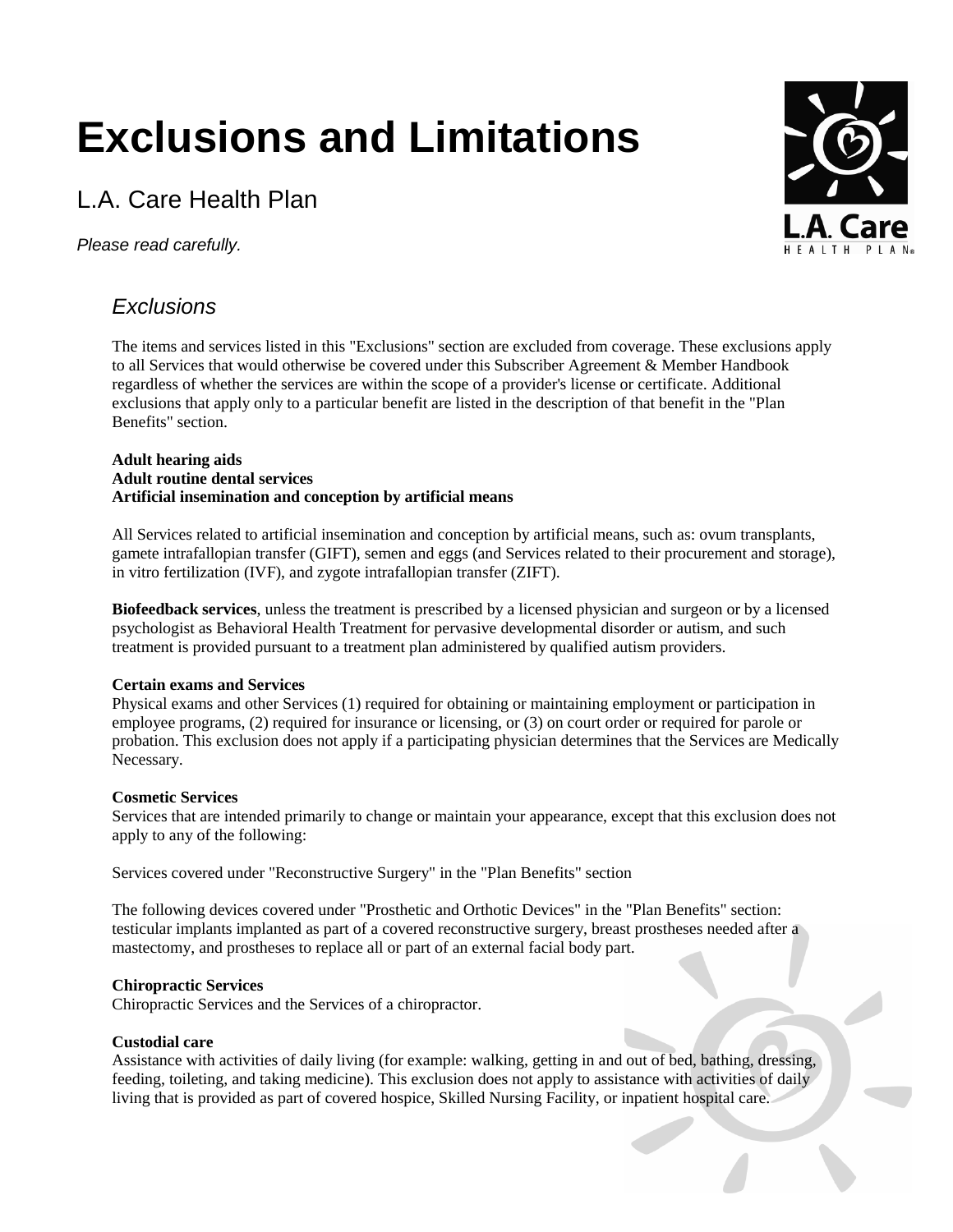#### **Dental and orthodontic Services**

Dental and orthodontic Services such as X-rays, appliances, implants, Services provided by dentists or orthodontists, dental Services following accidental injury to teeth, and dental Services resulting from medical treatment such as surgery on the jawbone and radiation treatment.

This exclusion does not apply to Services covered under "Dental and Orthodontic Services" in the "Plan Benefits" section.

#### **Disposable supplies**

Disposable supplies for home use, such as bandages, gauze, tape, antiseptics, dressings, Ace-type bandages, and diapers, underpads, and other incontinence supplies. This exclusion does not apply to disposable supplies covered under "Durable Medical Equipment for Home Use," "Home Health Care," "Hospice Care," "Ostomy and Urological Supplies," and "Outpatient Drugs, Supplies, and Supplements" in the "Plan Benefits" section.

#### **Hair loss or growth treatment**

Items and services when prescribed for the promotion, prevention, or other treatment of hair loss or hair growth.

#### **Infertility Services**

Services related to the diagnosis and treatment of infertility.

#### **Items and services that are not health care items and services**

- $\bullet$ For example, we do not cover:
- $\bullet$ Teaching manners and etiquette
- $\bullet$ Teaching and support services to develop planning skills such as daily activity planning and project or task planning
- Items and services that increase academic knowledge or skills
- $\bullet$ Teaching and support services to increase intelligence
- $\bullet$ Academic coaching or tutoring for skills such as grammar, math, and time management
- $\bullet$ Teaching you how to read, whether or not you have dyslexia
- $\bullet$ Educational testing
- Teaching art, dance, horse riding, music, play or swimming  $\bullet$
- $\bullet$ Teaching skills for employment or vocational purposes
- $\bullet$ Vocational training or teaching vocational skills
- Professional growth courses  $\bullet$
- $\bullet$ Training for a specific job or employment counseling

#### **Items and services to correct refractive defects of the eye**

Items and services (such as eye surgery or contact lenses to reshape the eye) for the purpose of correcting refractive defects of the eye such as myopia, hyperopia, or astigmatism.

#### **Long-term care benefits**

Includes long-term skilled nursing care in a licensed facility, and respite care. (For short-term skilled nursing care or hospice benefits, please see Skilled Nursing Care under the "Plan Benefits" section.)

#### **Non-medically necessary health care services**

Any health care services, supplies, comfort items, procedures, or equipment that is not medically necessary. This includes private rooms in a hospital, unless medically necessary.

#### **Oral nutrition**

Outpatient oral nutrition, such as dietary supplements, herbal supplements, weight loss aids, formulas, and food.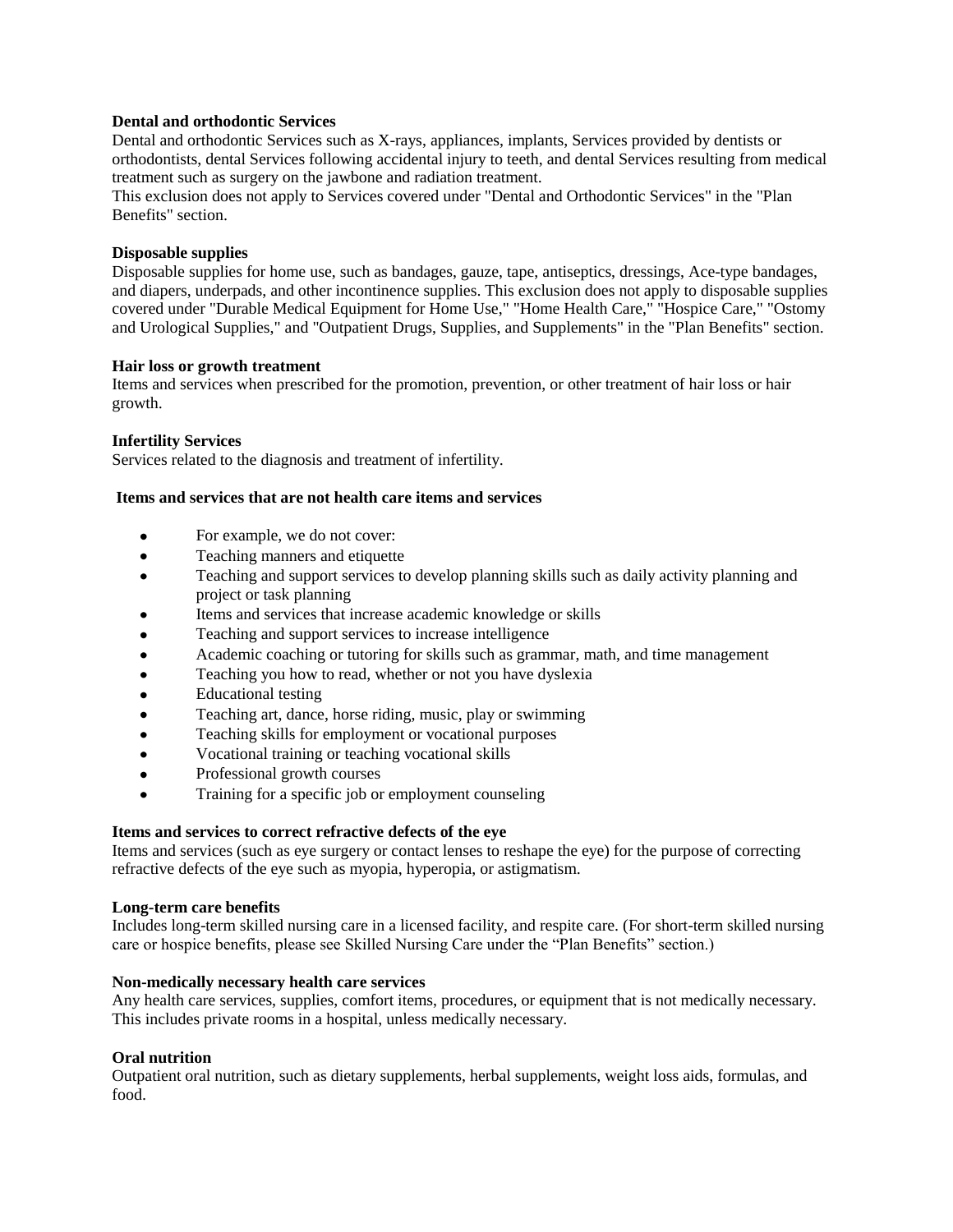This exclusion does not apply to any of the following:

- $\bullet$ Amino acid–modified products and elemental dietary enteral formula covered under "Outpatient Drugs, Supplies, and Supplements" in the "Plan Benefits" section
- Enteral formula covered under "Prosthetic and Orthotic Devices" in the "Plan Benefits" section  $\bullet$

#### **Other insurance**

Services covered by any other insurance or health care service plan. L.A. Care will provide the services at the time of need. (Please see the "Coordination of Benefits" section for details.)

#### **Residential care**

Care in a facility where you stay overnight, except that this exclusion does not apply when the overnight stay is part of covered care in a hospital, a Skilled Nursing Facility, inpatient respite care covered in the "Hospice Care" section, a licensed facility providing crisis residential Services covered under "Inpatient psychiatric hospitalization or intensive psychiatric treatment programs" in the "Mental Health Services" section.

#### **Routine foot care items and services**

Routine foot care items and services that are not Medically Necessary.

#### **Services not approved by the federal Food and Drug Administration**

Drugs, supplements, tests, vaccines, devices, radioactive materials, and any other Services that by law require federal Food and Drug Administration (FDA) approval in order to be sold in the U.S. but are not approved by the FDA. This exclusion does not apply to any of the following:

- Experimental or investigational Services when an investigational application has been filed with the FDA and the manufacturer or other source makes the Services available to you or L.A. Care through an FDA-authorized procedure, except that we do not cover Services that are customarily provided by research sponsors free of charge to enrollees in a clinical trial or other investigational treatment protocol
- Services covered under "Clinical Trials" in the "Plan Benefits" section  $\bullet$

If L.A. Care denies your request for services based on the determination that the services are experimental or investigational, you may request an Independent Medical Review. For information about the Independent Medical Review process, please refer to the "Grievance and Appeals" section of this Subscriber Agreement & Member Handbook.

#### **Services performed by unlicensed people**

Services that are performed safely and effectively by people who do not require licenses or certificates by the state to provide health care services and where the Member's condition does not require that the services be provided by a licensed health care provider. This exclusion does not apply to services provided as part of a Behavioral Health Treatment plan by a Qualified Autism Service Professional or Qualified Autism Service Paraprofessional for the treatment of pervasive developmental disorders or autism.

#### **Services received before a member's starting date with L.A. Care.**

#### **Services related to a noncovered Service**

When a Service is not covered, all Services related to the noncovered Service are excluded, except for Services we would otherwise cover to treat complications of the noncovered Service. For example, if you have a noncovered cosmetic surgery, we would not cover Services you receive in preparation for the surgery or for